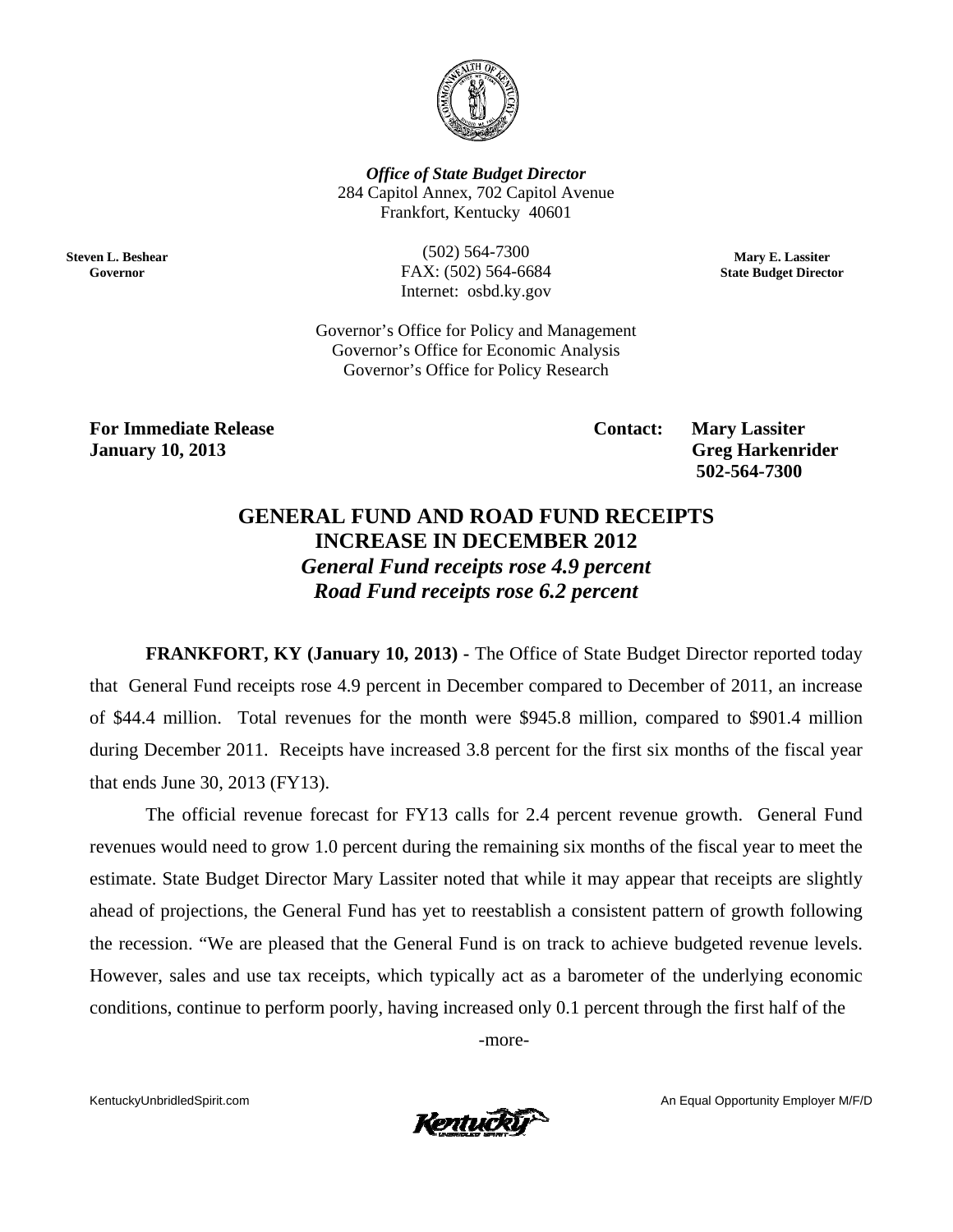fiscal year." The weakness in the core taxes is being partially masked by the receipts from the Tax Amnesty Program, as well as favorable timing on the property taxes year-to-date. December receipts, like November collections, were buoyed by one-time Tax Amnesty receipts.

Among the major accounts:

- Sales and use tax receipts increased 1.7 percent in December and have increased 0.1 percent for the year.
- Corporation income tax receipts fell 11.6 percent but are up 4.4 percent for the year. The LLET tax, however, grew by 23.5 percent, and have grown 24.5 percent for the year.
- Individual income tax collections rose 10.1 percent in December. Year-to-date collections in this account have increased 4.9 percent.
- Property tax collections rose 12.1 percent and are up 25.2 percent for the year.
- Cigarette tax receipts were flat in December. Collections for the first six months are down 4.2 percent.
- Coal severance tax receipts decreased 18.7 percent in December and have fallen 24.0 percent for the year.

Road Fund receipts for December totaled \$116.2 million, a 6.2 percent increase from December 2011 levels. Year-to-date receipts have increased 3.4 percent for the first six months of FY13. The official revenue estimate projected 3.9 percent growth for the fiscal year. Based on year-to-date tax collections, revenues need to increase 4.3 percent for the remainder of FY13 to meet the estimate. Lassiter noted that growth in the Road Fund's primary revenue sources has been erratic through the first half of the fiscal year. "Motor fuels tax receipts continued a recent pattern of volatility. Strong growth of 9.6 percent in July was followed by weak collections in August and a decline in September. October saw receipts at the top of another peak, with an increase of 16.2 percent. However collections plunged in November and December, increasing only 6.4 and 1.8 percent respectively." Among the accounts, motor fuels tax receipts rose 1.8 percent in December, and are up 5.3 percent for the first six months. Motor vehicle usage tax revenues grew 7.2 percent in December, and have increased 2.6 percent for the first six months of the year. License and privilege receipts grew 33.0 percent for the month, but have decreased 5.0 percent for the year.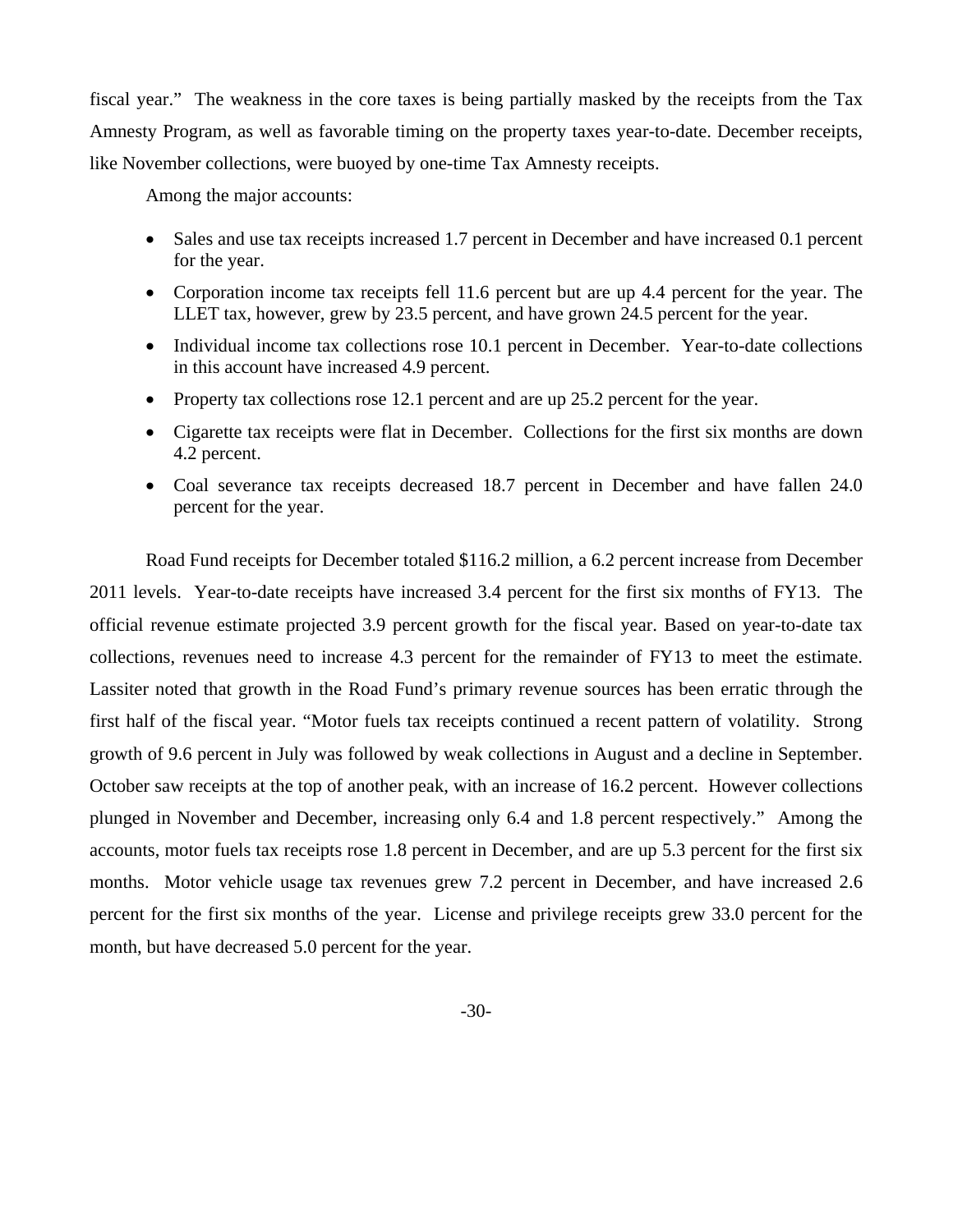## **KENTUCKY STATE GOVERNMENT REVENUE 1. GENERAL FUND REVENUE**

|                                                  | <b>DECEMBER</b>    |                        |                | <b>JULY THROUGH DECEMBER</b> |                     |                |  |
|--------------------------------------------------|--------------------|------------------------|----------------|------------------------------|---------------------|----------------|--|
|                                                  | 2012               | <u> 2011 </u>          | % Change       | FY 2013                      | FY 2012             | % Change       |  |
| <b>TOTAL GENERAL FUND</b>                        | \$945,774,519      | \$901,393,476          | 4.9%           | \$4,656,459,716              | \$4,486,385,916     | 3.8%           |  |
| <b>Tax Receipts</b>                              | \$919,625,012      | \$876,198,003          | 5.0%           | \$4,480,913,957              | \$4,330,184,659     | 3.5%           |  |
| Sales and Gross Receipts                         | \$294,281,225      | \$288,510,641          | 2.0%           | \$1,784,465,294              | \$1,784,177,398     | 0.0%           |  |
| <b>Beer Consumption</b>                          | 518,303            | 440.869                | 17.6%          | 3,244,964                    | 3,140,296           | 3.3%           |  |
| <b>Beer Wholesale</b>                            | 4,739,793          | 4,258,047              | 11.3%          | 27,758,586                   | 27,903,605          | $-0.5%$        |  |
| Cigarette                                        | 19,764,218         | 19,759,100             | 0.0%           | 121,531,322                  | 126,832,431         | $-4.2%$        |  |
| <b>Distilled Spirits Case Sales</b>              | 10,674             | 10,288                 | 3.8%           | 61,701                       | 58,231              | 6.0%           |  |
| <b>Distilled Spirits Consumption</b>             | 1,015,398          | 977,510                | 3.9%           | 6,072,013                    | 5,651,177           | 7.4%           |  |
| <b>Distilled Spirits Wholesale</b>               | 2,818,761          | 2,645,277              | 6.6%           | 15.767.068                   | 14,582,708          | 8.1%           |  |
| Insurance Premium                                | 17,197             | 387                    | 4348.7%        | 41,810,028                   | 40,574,297          | 3.0%           |  |
| Pari-Mutuel                                      | 435,904            | 433,350                | 0.6%           | 2,342,161                    | 1,305,884           | 79.4%          |  |
| Race Track Admission                             | 16,479             | 31,683                 | $-48.0%$       | 126,070                      | 138,999             | $-9.3%$        |  |
| Sales and Use                                    | 255,461,200        | 251,211,088            | 1.7%           | 1,511,896,143                | 1,511,006,738       | 0.1%           |  |
| Wine Consumption                                 | 277,371            | 278,050                | $-0.2%$        | 1,430,408                    | 1,346,067           | 6.3%           |  |
| Wine Wholesale                                   | 1,516,928          | 1,497,411              | 1.3%           | 7,376,512                    | 7,006,898           | 5.3%<br>1.3%   |  |
| <b>Telecommunications Tax</b>                    | 5,900,240          | 5,225,412<br>1,736,197 | 12.9%<br>2.9%  | 34,005,754                   | 33,574,655          | $-0.1%$        |  |
| <b>Other Tobacco Products</b><br>Floor Stock Tax | 1,786,394<br>2,366 | 5,974                  | $-60.4%$       | 11,031,335<br>11,228         | 11,047,653<br>7,762 | 44.7%          |  |
|                                                  |                    |                        |                |                              |                     |                |  |
| License and Privilege                            | \$52,260,901       | \$53,142,225           | $-1.7%$        | \$251,036,466                | \$276,459,052       | $-9.2%$        |  |
| Alc. Bev. License Suspension                     | 14,833             | 30,100                 | $-50.7%$       | 203,933                      | 134,800             | 51.3%          |  |
| Coal Severance                                   | 20,089,311         | 24,709,936             | $-18.7%$       | 121,565,409                  | 159,926,317         | $-24.0%$       |  |
| <b>Corporation License</b>                       | 12,660             | 232,322                | $-94.6%$       | (443, 324)                   | 727,038             |                |  |
| Corporation Organization                         | 0                  | 20,762                 | $-100.0\%$     | 47,759                       | 21.667              | 120.4%         |  |
| <b>Occupational Licenses</b>                     | 4,749              | 6,172                  | $-23.0%$       | 36,240                       | 43,070              | $-15.9%$       |  |
| Oil Production                                   | 843,684            | 776,624                | 8.6%           | 5,224,047                    | 4,550,444           | 14.8%          |  |
| Race Track License                               | 55,536             | 57,500                 | $-3.4%$        | 196,711                      | 195,000             | 0.9%           |  |
| <b>Bank Franchise Tax</b>                        | 2,850,153          | 2,491,188              | 14.4%          | 2,096,962                    | 1,888,274           | 11.1%          |  |
| <b>Driver License Fees</b>                       | 50,394             | 45,021                 | 11.9%          | 325,939                      | 305,439             | 6.7%           |  |
| <b>Minerals Severance</b>                        | 1,582,741          | 1,889,448              | $-16.2%$       | 7,549,343                    | 8,897,393           | $-15.2%$       |  |
| <b>Natural Gas Severance</b>                     | 963,151            | 2,005,860              | $-52.0%$       | 6,117,062                    | 12,942,091          | $-52.7%$       |  |
| <b>Limited Liability Entity</b>                  | 25,793,687         | 20,877,292             | 23.5%          | 108,116,384                  | 86,827,520          | 24.5%          |  |
| Income                                           | \$408,518,165      | \$388,509,543          | 5.2%           | \$2,007,925,440              | \$1,915,601,977     | 4.8%           |  |
| Corporation                                      | 79,123,652         | 89,466,883             | $-11.6%$       | 194,870,310                  | 186,682,141         | 4.4%           |  |
| Individual                                       | 329,394,512        | 299,042,659            | 10.1%          | 1,813,055,129                | 1,728,919,837       | 4.9%           |  |
| Property                                         | \$158,352,391      | \$141,209,534          | 12.1%          | \$397,115,829                | \$317,100,370       | 25.2%          |  |
| <b>Building &amp; Loan Association</b>           | 0                  | $\overline{0}$         | $\overline{1}$ | (15, 820)                    | (46, 134)           | $\overline{a}$ |  |
| General - Real                                   | 102,779,654        | 74,418,335             | 38.1%          | 190,739,386                  | 151,686,908         | 25.7%          |  |
| General - Tangible                               | 41,169,455         | 35,696,700             | 15.3%          | 129,577,690                  | 115,665,335         | 12.0%          |  |
| Omitted & Delinquent                             | 10,580,541         | 15,567,451             | $-32.0%$       | 29,969,945                   | 11,558,481          | 159.3%         |  |
| <b>Public Service</b>                            | 3,822,740          | 15,525,581             | $-75.4%$       | 46,063,771                   | 37,477,398          | 22.9%          |  |
| Other                                            | $\Omega$           | 1,468                  | $-100.0%$      | 780,857                      | 758,382             | 3.0%           |  |
| Inheritance                                      | \$3,631,830        | \$2,237,846            | 62.3%          | 20,635,653                   | 19,827,894          | 4.1%           |  |
| Miscellaneous                                    | \$2,580,500        | \$2,588,214            | $-0.3%$        | \$19,735,275                 | \$17,017,968        | 16.0%          |  |
| <b>Legal Process</b>                             | 1,439,652          | 1,453,226              | $-0.9%$        | 9,979,656                    | 9,980,828           | 0.0%           |  |
| T. V. A. In Lieu Payments                        | 1,140,847          | 1,134,988              | 0.5%           | 9,755,383                    | 7,032,186           | 38.7%          |  |
| Other                                            | 0                  | 0                      | $---$          | 236                          | 4,954               | $-95.2%$       |  |
| <b>Nontax Receipts</b>                           | \$26,177,707       | \$25,019,733           | 4.6%           | \$174,311,268                | \$155,009,978       | 12.5%          |  |
| <b>Departmental Fees</b>                         | 2,033,763          | 3,018,943              | $-32.6%$       | 10.063,244                   | 10,102,058          | $-0.4%$        |  |
| <b>PSC Assessment Fee</b>                        | 15                 | 1,909                  | $-99.2%$       | 13,076,450                   | 5,436,227           | 140.5%         |  |
| Fines & Forfeitures                              | 2,592,815          | 1,783,243              | 45.4%          | 15,125,932                   | 12,669,932          | 19.4%          |  |
| Income on Investments                            | 138,017            | 46,770                 | 195.1%         | 1,342,364                    | 416,133             | 222.6%         |  |
| Lottery                                          | 17,500,000         | 20,000,000             | $-12.5%$       | 101,766,568                  | 101,500,000         | 0.3%           |  |
| Sale of NO <sub>x</sub> Credits                  | 0                  | 0                      | ---            | 27,604                       | 0                   |                |  |
| Miscellaneous                                    | 3,913,098          | 168,868                | 2217.3%        | 32,909,106                   | 24,885,629          | 32.2%          |  |
| <b>Redeposit of State Funds</b>                  | (\$28,199)         | \$175,740              | $\cdots$       | 1,234,491                    | 1,191,279           | 3.6%           |  |